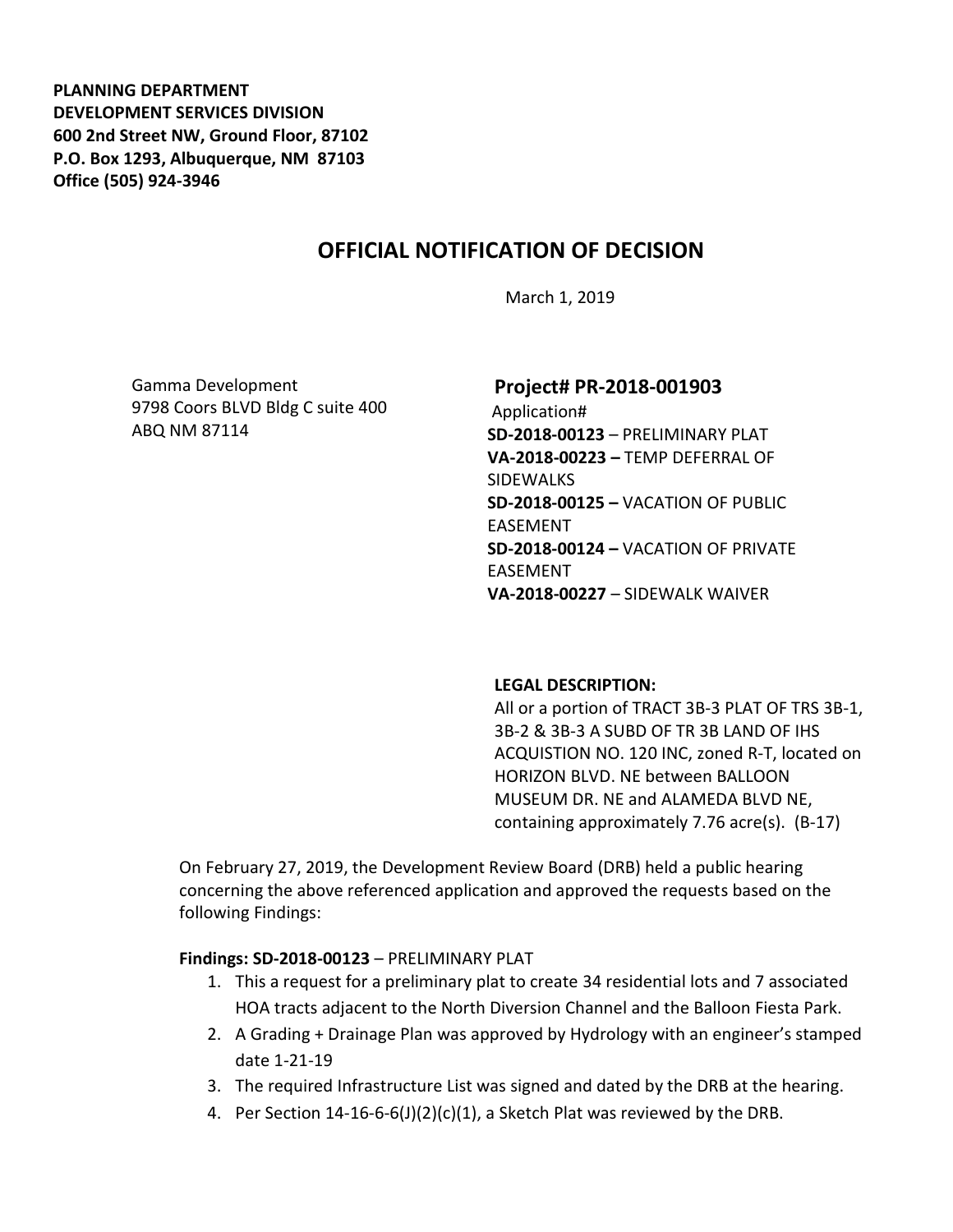```
Official Notice of Decision
Project# PR-2018-001903, SD-2018-00123, VA-2018-00223, SD-2018-00125, SD-2018-00124, VA-2018-
00227
March 1, 2019
Page 2 of 3
```
5. The preliminary plat complies with the applicable standards of the IDO and the DPM.

#### **Conditions:**

- 1. Per Section 14-16-6-6(J)(2)(f) of the IDO, a Final Plat shall be approved by the DRB within one year of the Preliminary Plat approval.
- 2. Required easements must be called out on the infrastructure list.

### **Findings: VA-2018-00223 – SIDEWALK DEFERRAL**

1. The sidewalk deferral is acceptable provided all City requirements are met.

### **Findings: VA-2018-00227 – SIDEWALK WAIVER**

- 2. This request complies with all applicable standards of the IDO and the DPM.
- *3.* A request for a Variance to sidewalk requirements, shall be approved if it meets all of the applicable criteria in Subsection (a) above and all of the following criteria:

a. The area is of low-intensity land use to an extent that the normal installation of sidewalks will not contribute to the public welfare, and the absence of a sidewalk will not create a gap in an existing sidewalk system extended to 1 or more sides of the subject property or area.

*The sidewalks that are waived is on the side sides of the the street without houses, the street deadends and so the lack of sidewalk does not impact pedestrian circulation in the adjacent area.*

b. The City's right-of-way is insufficient in width to permit the construction of a sidewalk of standard dimension and placement, but there is sufficient right-of-way to meet minimum ADA or PROWAG guidance.

*The variance is based on the surrounding area and character of the roadway. Pedestrian activity in the roadway may not be desirable due to the character of the roadway.* 

c. The adjoining sidewalks are non-standard as to width and/or location, and the Variance would enable the new and existing sidewalks to match in width and/or location, or could create a smooth transition between areas of different width and/or character.

*There are no sidewalks adjacent to the sidewalk that will be waived*

4. The sidewalk waiver is shown in exhibit B Sidewalk Deferral and Waiver

### **Findings :SD-2018-00077 – VACATION OF PRIVATE EASEMENT**

- 1. The applicant proposes to vacate one Private Drainage Easement and Public Roadway Easement, as shown in Exhibit C.
- **2.** The public welfare does not require that the public right-of-way or easement be retained because the flow from the drainage easement will be routed into the private streets containing a public storm drain easement